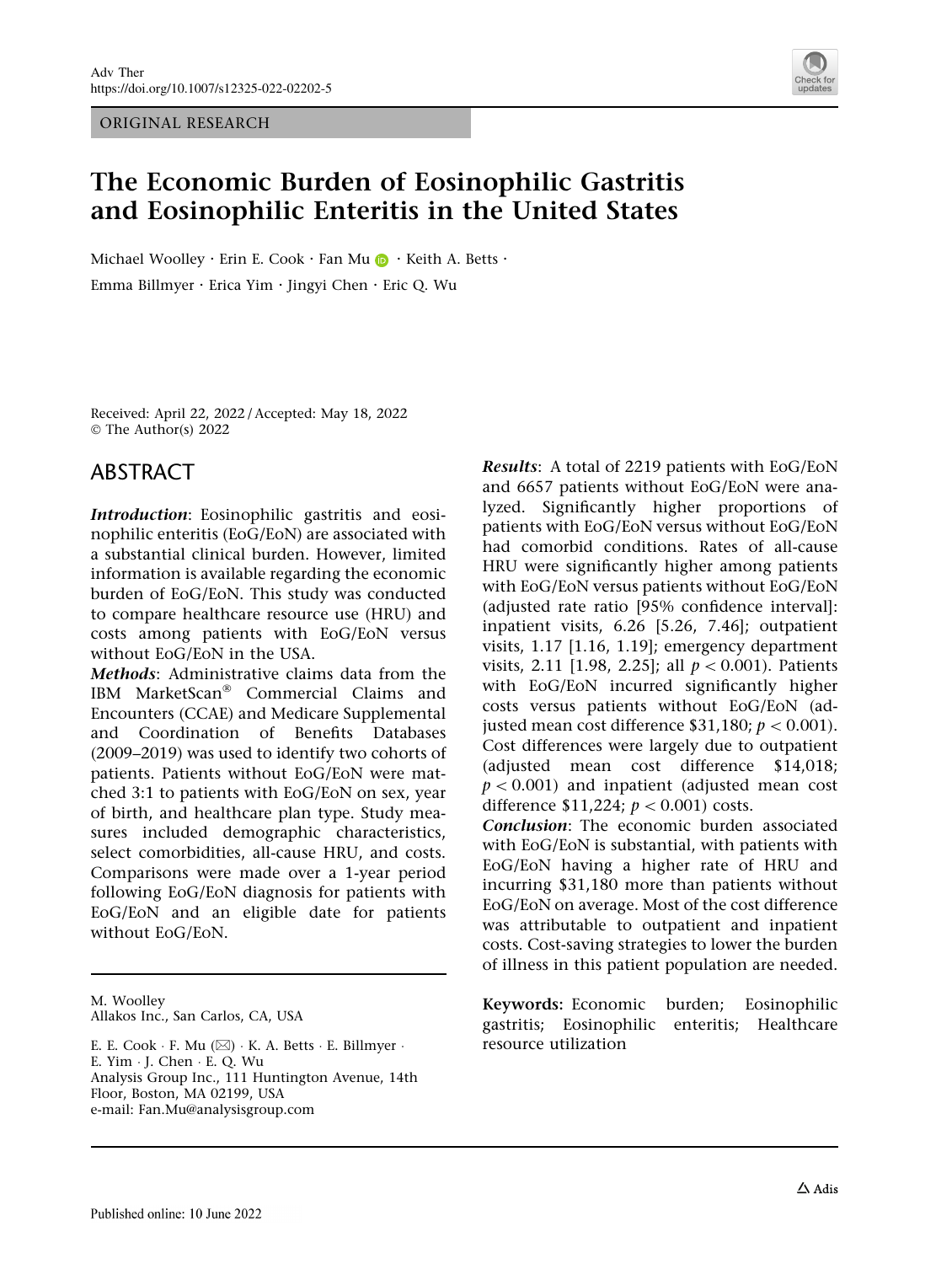## Key Summary Points

#### Why carry out this study?

While the clinical and quality of life burdens associated with eosinophilic gastritis and eosinophilic enteritis (EoG/ EoN) have been documented, limited information is available regarding the associated healthcare costs and healthcare resource use (HRU) in this patient population

This retrospective study used administrative claims data to quantify and compare healthcare costs and HRU among patients with EoG/EoN relative to patients without EoG/EoN in the USA

### What was learned from the study?

In the USA, patients with EoG/EoN incurred significantly greater costs than patients without EoG/EoN, with the main contributors to the increased costs observed being inpatient and outpatient services

It may be helpful to focus cost-saving strategies on care received in the inpatient and outpatient settings

# INTRODUCTION

Eosinophilic gastritis (EoG) and eosinophilic enteritis (EoN) are two types of eosinophilic gastrointestinal disorders (EGIDs) characterized by the pathologic accumulation of eosinophils in the stomach and small intestine, respectively [\[1\]](#page-12-0). The standardized estimated prevalence rates of EoG and EoN in the USA are 6.3 and 8.4 cases per 100,000, respectively [[2](#page-12-0)]. However, a considerable portion of cases may be undetected as there is no dedicated consensus on how to diagnose the condition [\[3\]](#page-12-0). Therefore, the true prevalence of EoG/EoN is unknown and likely underestimated. Unlike some EGIDs such as eosinophilic esophagitis, EoG/EoN do not show a clear sex predilection [[4](#page-12-0)]. EoG/EoN can present with varying symptoms which are often debilitating and may include abdominal pain, nausea, and diarrhea [\[5](#page-12-0)]. The chronic nature of EoG/EoN [[6–9](#page-12-0)] can significantly impair patients' health-related quality of life. Results from a qualitative health-related quality of life assessment showed that patients reported that symptoms associated with EoG/EoN negatively impacted their social functioning, ability to engage in activities involving food, and impaired perceptions of their body image and ability to sleep [[9](#page-12-0)].

Currently, no treatments have been approved by the US Food and Drug Administration for EoG/EoN. The clinical management of EoG/EoN focuses on supportive care to manage symptoms [[10](#page-12-0)]. Standard approaches include a combination of dietary modifications (e.g., eliminating consumption of foods that exacerbate symptoms), corticosteroids (e.g., prednisone), proton pump inhibitors, and immunosuppressants (e.g., azathioprine) [\[1](#page-12-0), [11\]](#page-12-0). For patients with severe manifestations, such as intestinal obstruction, surgery may be warranted  $[8, 10, 12]$  $[8, 10, 12]$  $[8, 10, 12]$  $[8, 10, 12]$  $[8, 10, 12]$ . Despite the range of therapeutic approaches, symptomatic relief is typically short-lived [[3](#page-12-0)] and prolonged use of therapies such as corticosteroids increases the risk of serious adverse events [[7](#page-12-0)]. Additionally, dietary restrictions and food elimination may negatively impact quality of life [\[9,](#page-12-0) [13\]](#page-12-0). Furthermore, many patients require ongoing treatment and continue to experience chronic gastrointestinal (GI) symptoms despite treatment [\[14\]](#page-12-0).

As most of the available literature on EoG/ EoN focuses on characterizing its clinical burden and impact on patients' health-related quality of life, less is known regarding the associated healthcare resource use (HRU) and costs [[15](#page-12-0)]. While clinical burden is important to understand, it is also important to understand the economic impact of this condition. To our knowledge, this is one of the first large, claimsbased studies to examine HRU and cost among this population. To fully capture the burden of illness associated with EoG/EoN and provide healthcare stakeholders with a benchmark to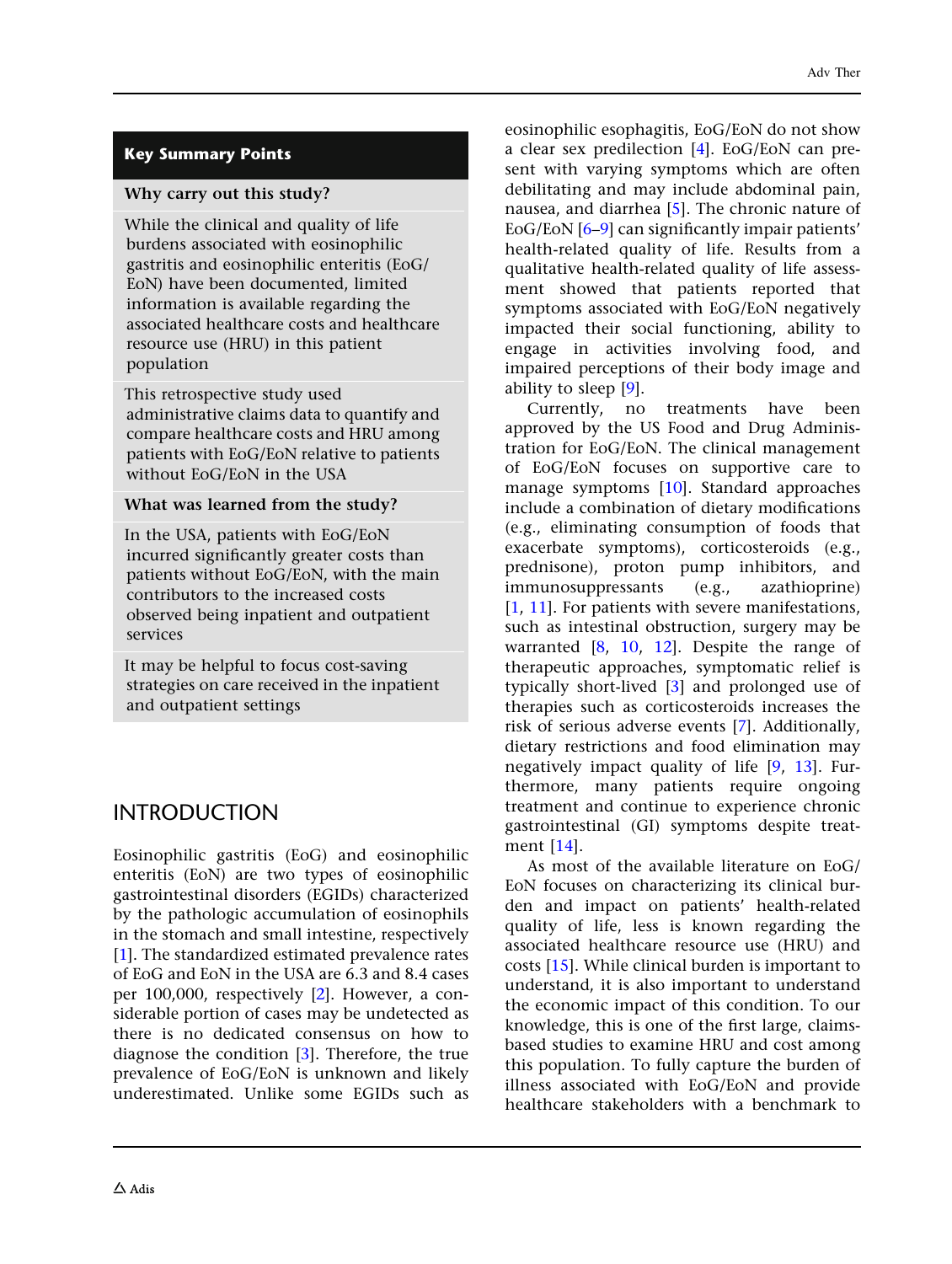guide efforts aimed at reducing the burden of illness, we used a large administrative claims database to compare HRU and costs incurred among patients with EoG/EoN versus patients without EoG/EoN in the USA. The aim of this study was to understand the healthcare costs and HRU associated with EoG/EoN in the USA.

## **METHODS**

#### Data Source

This study used data from the IBM MarketScan<sup>®</sup> Commercial Claims and Encounters (CCAE) and Medicare Supplemental and Coordination of Benefits Databases (2009–2019). MarketScan<sup>®</sup> claims data include comprehensive information on enrollment history, dates of service, claims for medical and pharmacy services, as well as some patient demographic variables. The database includes information collected from about 100 different insurance companies and represents about 25 million beneficiaries annually from all US census regions. The Medicare Supplemental and Coordination of Benefits database includes information on patients 65 years old and older with Medicare coverage as well as employer-paid commercial plans. As the data were de-identified, ethics approval was not required for this study.

#### Compliance with Ethics Guidelines

Institutional review board approval and informed consent were not required for the conduct of this study. All of the information from the databases is de-identified and compliant with the patient confidentiality requirements of the Health Insurance Portability and Accountability Act.

#### Study Design and Sample Selection

In this retrospective matched cohort study, two cohorts of patients were analyzed: patients with EoG/EoN and patients without EoG/EoN. The initial data sample included patients with EoG/ EoN who had at least two diagnoses on separate

dates (International Classification of Diseases Ninth Revision, Clinical Modification [ICD-9- CM] codes 535.70, 558.41; International Classification of Diseases Tenth Revision, Clinical Modification [ICD-10-CM] code K52.81), and patients without EoG/EoN matched 10:1 to patients with EoG/EoN on sex, year of birth, and capitated/non-capitated plan type. Patients without EoG/EoN were required to not have a diagnosis for EoG/EoN. As a result of the potential for EoG/EoN to be misdiagnosed as other gastrointestinal conditions [\[16,](#page-12-0) [17](#page-12-0)], patients with eosinophilic esophagitis (EoE), functional dyspepsia, or irritable bowel syndrome (IBS) were excluded.

For patients with EoG/EoN the index date was defined as a randomly selected date with a diagnosis code of EoG/EoN that allowed for 6 months of continuous enrollment prior to (baseline period) and 12 months of continuous enrollment after the index date (study period). For patients without EoG/EoN, the index date selected was an eligible date, allowing for 6 months of continuous enrollment prior to and 12 months of continuous enrollment after the index date, that was closest to the matched patient with EoG/EoN's index date.

After all inclusion/exclusion criteria were applied, the final sample included patients without EoG/EoN matched 3:1 to patients with EoG/EoN on sex, year of birth, and capitated/ non-capitated plan type as this was the ratio that allowed one to maximize the retention of patients. When there were more than three matches for patients with EoG/EoN, three matched patients without EoG/EoN were randomly selected.

#### Study Measures and Outcomes

Study measures and outcomes that were described and compared between patients with and without EoG/EoN during the baseline period included demographics (e.g., age, sex, region of residence), select comorbidities, and medications used to treat EoG/EoN. All-cause HRU and all-cause medical (i.e., inpatient, outpatient, and emergency department) and pharmacy costs were also described and compared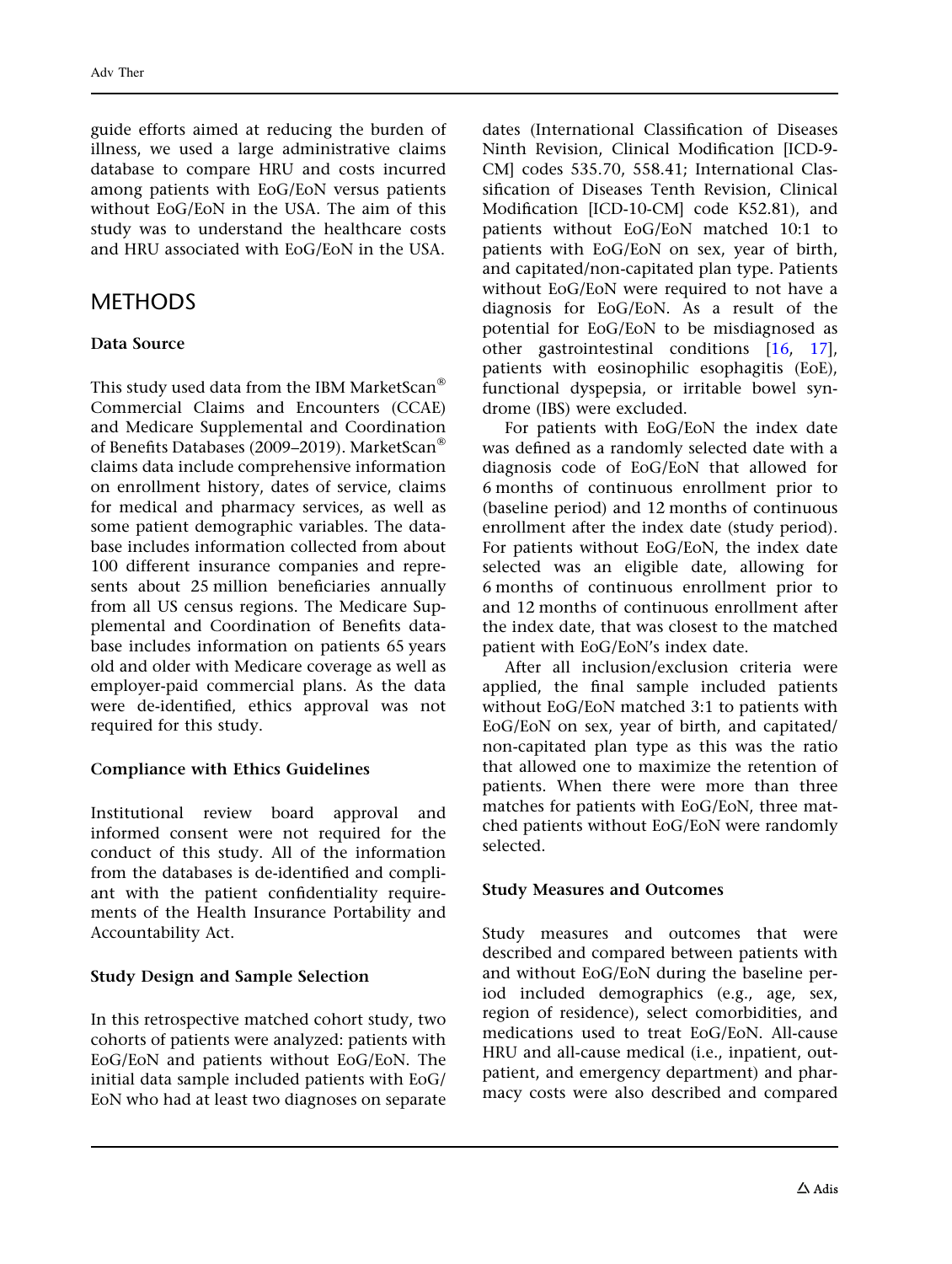between cohorts during the study period. Medical costs included costs for the diagnoses, visits, and procedures.

## Statistical Analyses

Patient characteristics, HRU, and costs were described using means and standard deviations for continuous variables and counts and percentages for categorical variables. Statistical comparisons between patients with and without EoG/EoN were conducted using generalized estimating equations (GEE) to account for matching.

For HRU, unadjusted and adjusted rate ratios were estimated. For healthcare costs, unadjusted and adjusted mean costs and mean cost differences were estimated with GEEs used to conduct statistical comparisons. For the adjusted analyses, the model adjusted for age at index date, sex, region, index year, and plan type. As a sensitivity analysis, the Charlson Comorbidity Index (CCI), in addition to the same covariates as the main model, was included.

The study analyses were conducted in duplicate.

# **RESULTS**

## Patient Characteristics

A total of 2219 patients with EoG/EoN and 6657 matched patients without EoG/EoN met the patient selection criteria and were included in the study (Fig. [1\)](#page-4-0). The mean age of patients with EoG/EoN and without EoG/EoN was 31.3 and 31.5 years, respectively with 61.2% of patients with EoG/EoN and 61.5% of patients without EoG/EoN age 18 years or older at index (Table [1\)](#page-5-0). Nearly half of all patients were male (47.0%) and overall most patients had plans without capitation (88.8%). Of the comorbid conditions assessed, patients with EoG/EoN were more significantly likely to have atopic conditions (47.0% vs. 13.5%,  $p < 0.001$ ) and gastrointestinal symptoms (70.8% vs. 7.4%,  $p < 0.001$ ) during the baseline period than patients without EoG/EoN. The most common gastrointestinal symptoms among patients with EoG/EoN were abdominal pain (48.7%), nausea/ vomiting (27.4%), and diarrhea (20.5%). Among patients without EoG/EoN, the prevalence of gastrointestinal symptoms at baseline was low overall (7.4%). The most common medications used by patients with EoG/EoN were corticosteroids (46.0%) and proton pump inhibitors (45.2%) (Table [1\)](#page-5-0).

### Healthcare Resource Use

The unadjusted and adjusted incidence rate ratios and risk ratios of HRU measured during the 12-month study period are summarized in Table [2](#page-8-0). A significantly higher proportion of patients with EoG/EoN had at least one inpatient stay (17.6% vs. 2.8%), outpatient visit (99.7% vs. 84.9%), and emergency department visit (45.0% vs. 21.3%) in the 12-month study period compared to patients without EoG/EoN (all  $p < 0.001$ ). No appreciable difference was observed in the mean length of inpatient stay between cohorts (5.49 vs. 5.58 days;  $p = 0.88$ ). Patients with EoG/EoN had significantly higher rates of adjusted all-cause HRU during the study period compared to patients without EoG/EoN (adjusted rate ratio [RR]: inpatient visits, 6.26 (95% confidence interval [CI] 5.26, 7.46); outpatient visits, 1.17 (95% CI 1.16, 1.19); emergency department visits, 2.11 (95% CI 1.98, 2.25; all  $p < 0.001$ ). In the sensitivity analysis after an additional adjustment for CCI, results remained statistically significant with the RRs slightly smaller than the main model (e.g., main model RR for inpatient visits was 6.26, sensitivity was 5.36).

### Healthcare Costs

The mean, unadjusted, total healthcare costs for patients with EoG/EoN were \$32,722 during the 12-month study period, compared to \$4179 for patients without EoG/EoN (Fig. [2](#page-9-0)). Patients with EoG/EoN incurred significantly higher adjusted all-cause total costs during the study period compared to patients without EoG/EoN (adjusted mean cost difference \$31,180,  $p < 0.001$ )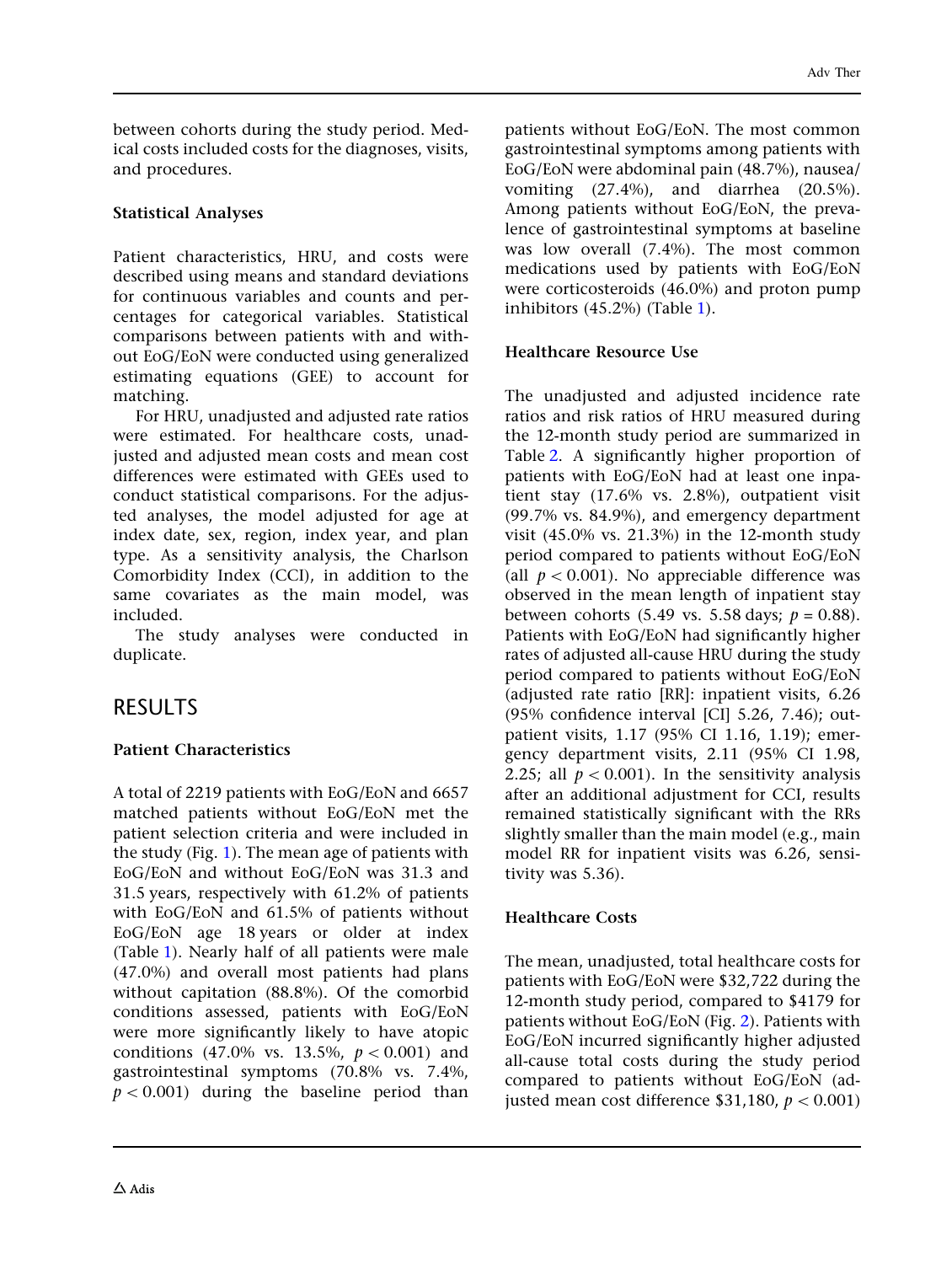<span id="page-4-0"></span>

Fig. 1 Sample selection of patients with and without EoG/EoN. EoG eosinophilic gastritis, EoN eosinophilic enteritis, EoE eosinophilic esophagitis, IBS irritable bowel syndrome,  $N$  number.  $^{\text{a}}$ Controls were matched to patients with EoG/EoN 10:1 on sex, year of birth, and capitated/ non-capitated plan type. Controls were also required to have at least 18 months of continuous enrollment, with at least 1 day in the calendar year of the matched patient's first diagnosis with EoG/EoN and were not allowed to have a diagnosis of functional dyspepsia or IBS. <sup>b</sup>For patients with EoG/EoN, the index date was a randomly selected date with a diagnosis code for EoG/EoN that allowed for 6 months of continuous enrollment prior to the index date (baseline) and 12 months of continuous

(Table [3\)](#page-10-0). The difference in total costs was largely driven by differences in outpatient costs (adjusted mean cost difference \$14,018,  $p < 0.001$ ) as the difference in outpatient costs accounted for 45% of the adjusted total cost difference during the 12-month study period.

The unadjusted mean cost difference between cohorts was significant, although slightly lower than the adjusted cost difference (unadjusted mean cost difference \$28,593; adjusted mean cost difference \$31,180; both  $p < 0.001$ ). Unadjusted mean cost difference in inpatient costs was \$9787, while adjusted mean cost difference in inpatient costs was \$11,224 enrollment after the index date (study period). For patients without EoG/EoN, the index date was a date that met the baseline and study period criteria and was closest to the case index date. <sup>c</sup>2145 cases were lost because of a lack of at least 18 months of continuous eligibility and 15 cases were lost because of a lack of at least one eligible matched control. <sup>d</sup> 6241 controls were lost because of a lack of at least 18 months of continuous eligibility and 18,124 controls were lost because of a lack of at least one eligible matched case. "Controls were matched to cases using a 3:1 ratio to create the final sample. When a case had more than 3 eligible matched controls, the 3 controls with an index date closest to the matched case's index date were selected

(both  $p < 0.001$ ). Similarly, unadjusted mean cost difference in outpatient costs was \$12,714, while adjusted mean cost difference in outpatient costs was  $$14,018$  (both  $p < 0.001$ ). Cost differences from the sensitivity analysis where CCI was additionally adjusted for were statistically significant with the cost difference between cohorts lower than the main model (main model mean adjusted total cost difference \$31,180; sensitivity analysis mean adjusted total cost difference \$25,263).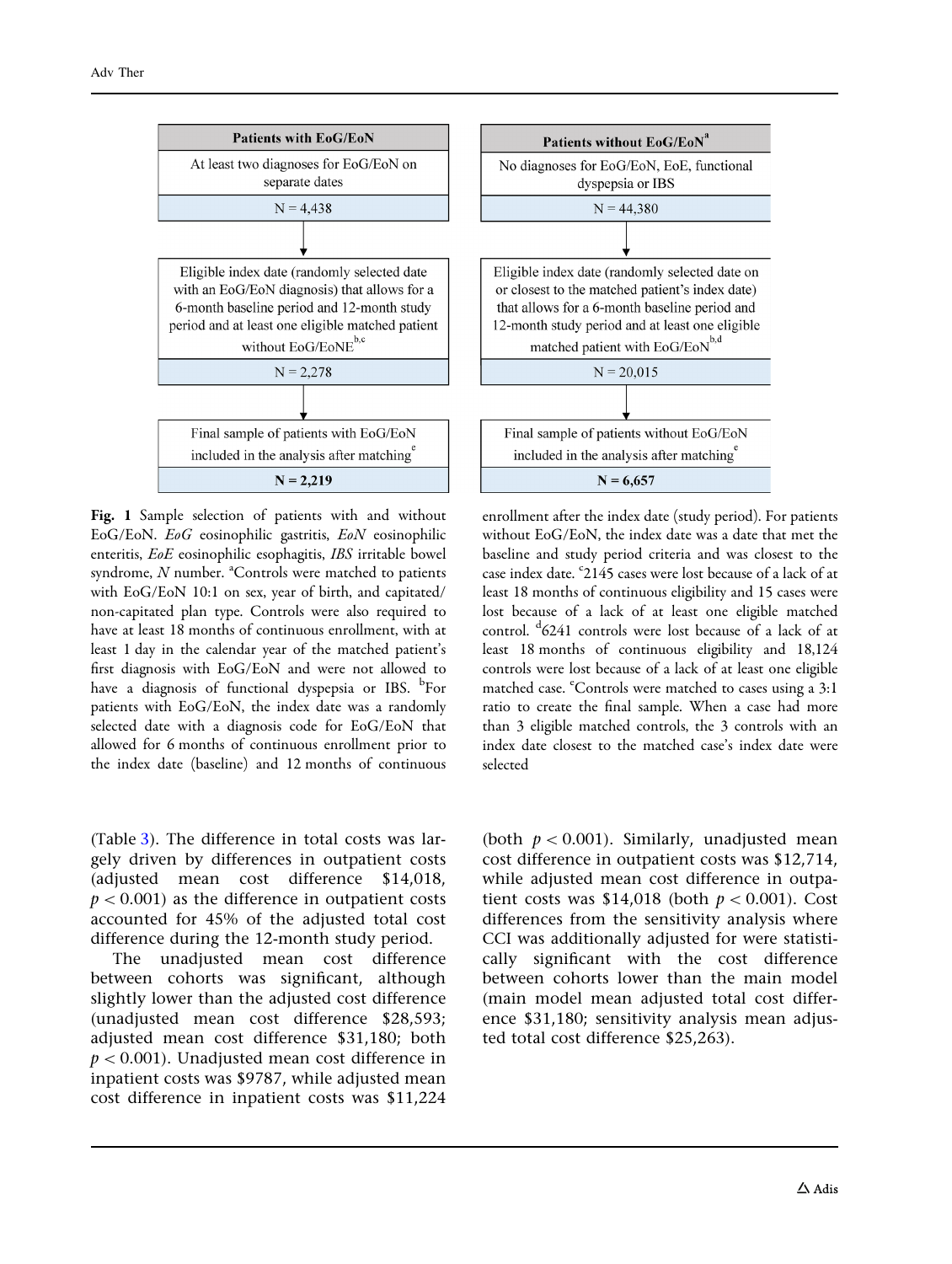| Characteristic                                  | Patients with EoG/EoN<br>$(N = 2219)$ | Patients without EoG/EoN<br>$(N = 6657)$ | $p$ value <sup>a</sup> |
|-------------------------------------------------|---------------------------------------|------------------------------------------|------------------------|
| Age on index date (years), mean $\pm$ SD        | $31.3 \pm 21.2$                       | $31.5 \pm 21.0$                          | $< 0.001$              |
| Age $\geq$ 18 years on index date, <i>n</i> (%) | 1358 (61.2%)                          | 4097 (61.5%)                             | 0.0976                 |
| Sex, $n$ $(\%)$                                 |                                       |                                          |                        |
| Male                                            | 1044 (47.0%)                          | 3132 (47.0%)                             |                        |
| Female                                          | 1175 (53.0%)                          | 3525 (53.0%)                             |                        |
| Region of residence, $n$ (%)                    |                                       |                                          |                        |
| Northeast                                       | 429 (19.3%)                           | 1247 (18.7%)                             | 0.5742                 |
| North Central                                   | 547 (24.7%)                           | 1431 (21.5%)                             | $< 0.01$               |
| South                                           | 785 (35.4%)                           | 2664 (40.0%)                             | < 0.001                |
| West                                            | 447 (20.1%)                           | 1213 (18.2%)                             | 0.0679                 |
| Unknown                                         | $11(0.5\%)$                           | 102 (1.5%)                               | < 0.001                |
| Index year, $n$ $(\%)$                          |                                       |                                          |                        |
| 2010                                            | 198 (8.9%)                            | 301 (4.5%)                               | < 0.001                |
| 2011                                            | 272 (12.3%)                           | 687 (10.3%)                              | $< 0.01\,$             |
| 2012                                            | 225 (10.1%)                           | 746 (11.2%)                              | < 0.05                 |
| 2013                                            | 259 (11.7%)                           | 1098 (16.5%)                             | $< 0.001$              |
| 2014                                            | 223 (10.0%)                           | 748 (11.2%)                              | < 0.001                |
| 2015                                            | 257 (11.6%)                           | 872 (13.1%)                              | < 0.001                |
| 2016                                            | 274 (12.3%)                           | 831 (12.5%)                              | 0.7084                 |
| 2017                                            | 262 (11.8%)                           | 773 (11.6%)                              | 0.5466                 |
| 2018                                            | 249 (11.2%)                           | 601 (9.0%)                               | < 0.001                |
| Health plan type, $n$ $(\%)$                    |                                       |                                          |                        |
| Plans with capitation                           | 248 (11.2%)                           | 747 (11.2%)                              | 0.8956                 |
| Plans without capitation                        | 1971 (88.8%)                          | 5910 (88.8%)                             | 0.8956                 |
| Charlson Comorbidity Index (CCI), mean $\pm$ SD | $0.5 \pm 1.1$                         | $0.1 \pm 0.5$                            | $< 0.001$              |
| Comorbid conditions, $n$ (%)                    |                                       |                                          |                        |
| Atopic conditions                               | 1042 (47.0%)                          | 900 (13.5%)                              | $< 0.001$              |
| Allergic conjunctivitis                         | 48 (2.2%)                             | 34 (0.5%)                                | $< 0.001$              |
| Allergic rhinitis                               | 485 (21.9%)                           | 290 (4.4%)                               | $< 0.001$              |
| Asthma                                          | 399 (18.0%)                           | 198 (3.0%)                               | $< 0.001$              |
| Atopic dermatitis/eczema                        | 186 (8.4%)                            | 184 (2.8%)                               | $< 0.001$              |
| Food allergy                                    | 329 (14.8%)                           | 26 (0.4%)                                | < 0.001                |

<span id="page-5-0"></span>Table 1 Demographics and clinical characteristics measured during the baseline period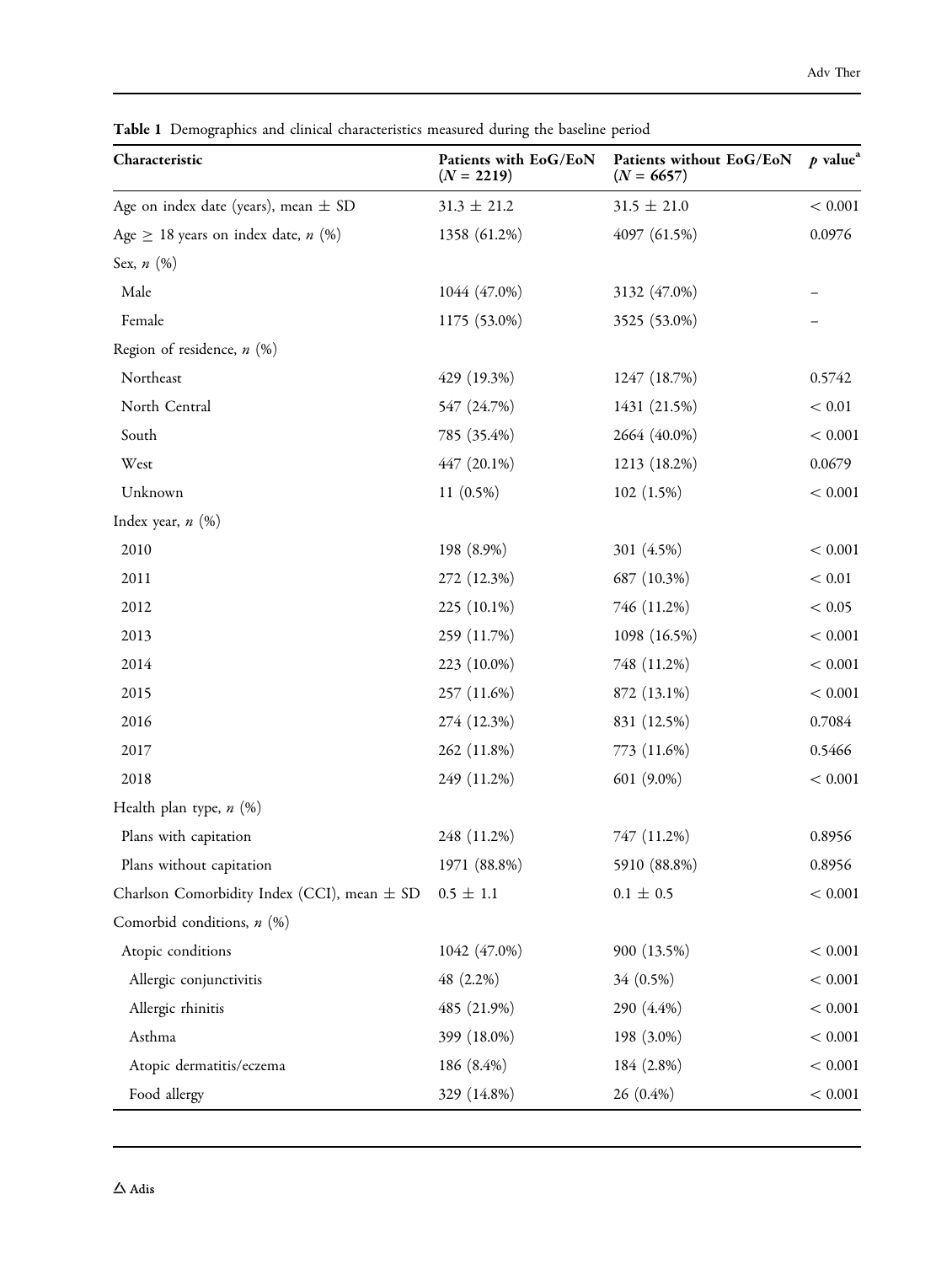#### Table 1 continued

| Characteristic                           | Patients with EoG/EoN<br>$(N = 2219)$ | Patients without EoG/EoN<br>$(N = 6657)$ | $p$ value <sup>a</sup> |
|------------------------------------------|---------------------------------------|------------------------------------------|------------------------|
| Sinusitis                                | 269 (12.1%)                           | 368 (5.5%)                               | < 0.001                |
| Urticaria                                | 70 (3.2%)                             | 35 (0.5%)                                | < 0.001                |
| Celiac disease                           | 39 (1.8%)                             | $3(0.0\%)$                               | < 0.001                |
| Chronic gastritis/enteritis/duodenitis   | 804 (36.2%)                           | 61 $(0.9\%)$                             | < 0.001                |
| Eosinophilic esophagitis                 | 515 (23.2%)                           | $0(0.0\%)$                               |                        |
| Functional dyspepsia                     | 131 (5.9%)                            | $0(0.0\%)$                               |                        |
| Gastroesophageal reflux disease          | 653 (29.4%)                           | $11(0.2\%)$                              | < 0.001                |
| Gastrointestinal symptoms                | 1571 (70.8%)                          | 494 (7.4%)                               | < 0.001                |
| Abdominal pain                           | 1080 (48.7%)                          | $208(3.1\%)$                             | < 0.001                |
| Chest pain/throat pain                   | 251 (11.3%)                           | 148 (2.2%)                               | < 0.001                |
| Constipation                             | 282 (12.7%)                           | 54 (0.8%)                                | < 0.001                |
| Diarrhea                                 | 455 (20.5%)                           | 40 (0.6%)                                | < 0.001                |
| Dysphagia                                | 237 (10.7%)                           | 14 (0.2%)                                | < 0.001                |
| Esophageal perforation                   | $2(0.1\%)$                            | $0(0.0\%)$                               |                        |
| Other esophageal conditions <sup>b</sup> | 56 (2.5%)                             | $3(0.0\%)$                               | < 0.001                |
| Weight loss/failure to thrive            | 252 (11.4%)                           | 28 (0.4%)                                | < 0.001                |
| Gas/bloating                             | 121 (5.5%)                            | $8(0.1\%)$                               | < 0.001                |
| Gastrointestinal bleeding                | 130 (5.9%)                            | 22 (0.3%)                                | < 0.001                |
| Heartburn                                | 33 (1.5%)                             | $4(0.1\%)$                               | < 0.001                |
| Nausea/vomiting                          | 609 (27.4%)                           | 90 (1.4%)                                | < 0.001                |
| Inflammatory bowel disease               | $114(5.1\%)$                          | $15(0.2\%)$                              | < 0.001                |
| Ulcerative colitis                       | 50 $(2.3\%)$                          | $6(0.1\%)$                               | $< 0.001$              |
| Crohn's disease                          | 76 (3.4%)                             | $11(0.2\%)$                              | < 0.001                |
| Irritable bowel syndrome                 | 104 (4.7%)                            | $0(0.0\%)$                               |                        |
| Medication classes, n (%)                |                                       |                                          |                        |
| Antihistamines                           | 293 (13.2%)                           | 96 (1.4%)                                | < 0.001                |
| H2 receptor blockers                     | 263(11.9%)                            | 34 (0.5%)                                | < 0.001                |
| Leukotriene antagonists                  | 331 (14.9%)                           | $119(1.8\%)$                             | < 0.001                |
| Proton pump inhibitors                   | 1002 (45.2%)                          | 103(1.5%)                                | < 0.001                |
| Corticosteroids                          | 1020 (46.0%)                          | 709 (10.7%)                              | < 0.001                |
| Fluticasone                              | 322 (14.5%)                           | 217 (3.3%)                               | < 0.001                |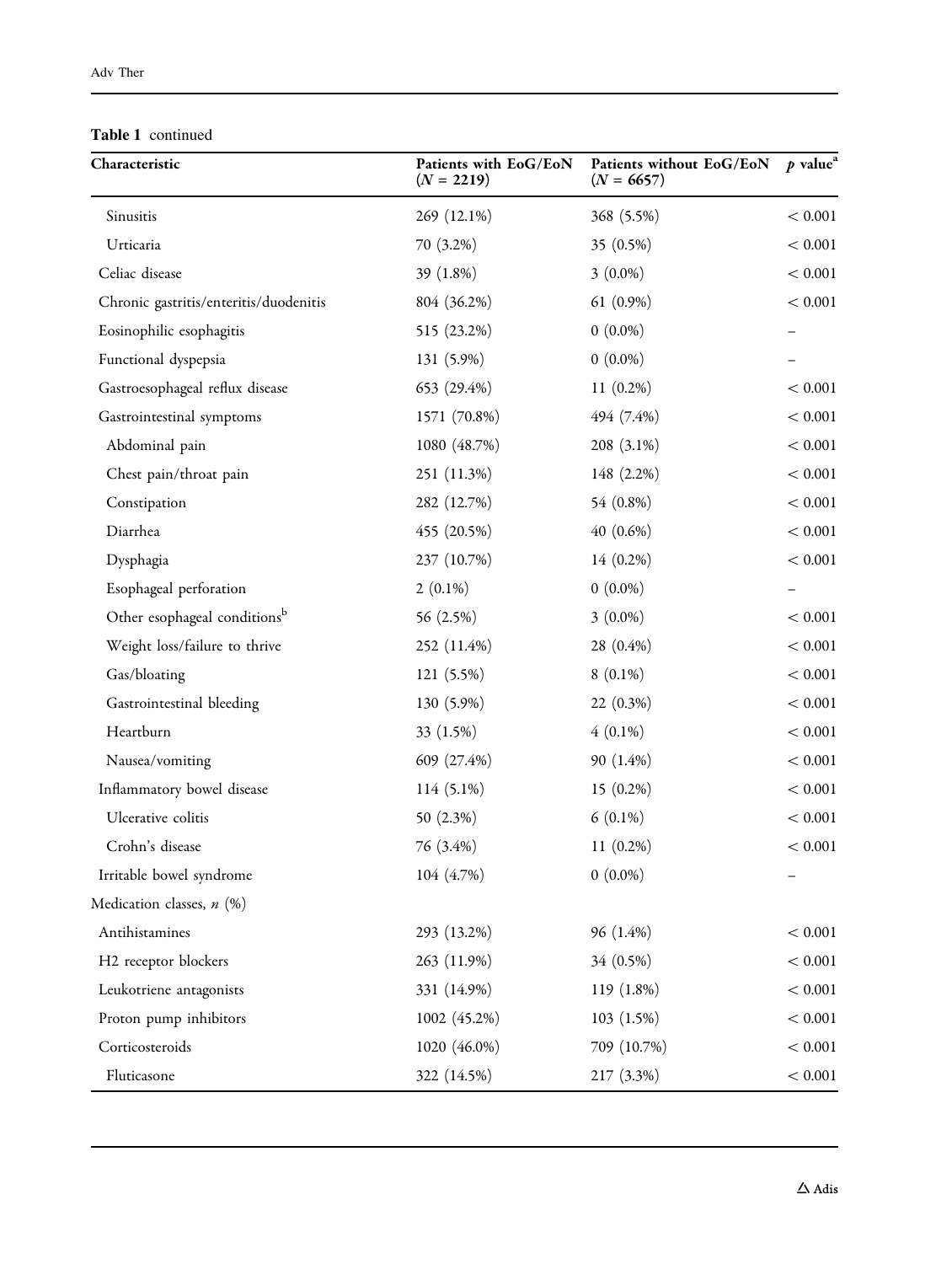Table 1 continued

| Characteristic                              | $(N = 2219)$  | Patients with EoG/EoN Patients without EoG/EoN p value <sup>a</sup><br>$(N = 6657)$ |         |
|---------------------------------------------|---------------|-------------------------------------------------------------------------------------|---------|
| Budesonide                                  | 284 (12.8%)   | $19(0.3\%)$                                                                         | < 0.001 |
| Prednisone                                  | $424(19.1\%)$ | $200(3.0\%)$                                                                        | < 0.001 |
| Other systemic corticosteroids <sup>c</sup> | $400(18.0\%)$ | 370 (5.6%)                                                                          | < 0.001 |
| Elemental diet                              | 121 (5.5%)    | $0(0.0\%)$                                                                          |         |

The baseline period was defined as the 6-month period prior to the index date (randomly selected date with an EoG/EoN diagnosis for patients with EoG/EoN or date closest to index date of matched case for patients without EoG/EoN)  $EoG$  eosinophilic gastritis,  $EoN$  eosinophilic enteritis, N number, SD standard deviation

 $^3p$  values were estimated using generalized estimating equations (GEE). p values are not shown for variables the data is exactly matched on or when there are no observations in one cohort

 $^{\rm b}$ Other esophageal conditions include esophageal foreign body, stricture, web, and congenital stenosis

c Other systemic corticosteroids include betamethasone, dexamethasone, methylprednisolone, prednisolone, and cortisone

# DISCUSSION

This retrospective claims-based study quantified and compared HRU and costs incurred by patients with EoG/EoN versus patients without EoG/EoN in the USA. The findings from this analysis demonstrated that patients with EoG/ EoN experienced a significantly greater economic burden compared to patients without EoG/EoN over the 1-year study period. The major drivers of the high economic burden observed were costs incurred in the inpatient and outpatient settings. More specifically, the difference in outpatient costs accounted for 45% of the adjusted total cost differences during the 1-year study period and inpatient costs accounted for 36% of the cost differences.

In this study, significantly higher proportions of patients with EoG/EoN versus without EoG/EoN had the selected comorbidities during the baseline period. The higher prevalence of comorbid conditions in addition to gastrointestinal symptoms, relapse, and recurrence that is common in EoG/EoN is likely to have contributed to the large number of outpatient visits and inpatient visits and increased inpatient and outpatient costs experienced by patients with EoG/EoN [\[6–8\]](#page-12-0). It is also possible that the downstream health effects of EoG/EoN such as growth retardation and delayed puberty in childhood and adolescence, and social functioning involving food and eating and psychological distress, which are currently understudied, have an impact on the high economic burden observed in this study [\[8](#page-12-0), [9](#page-12-0)].

To the best of our knowledge, this is the first large, claims-based study to assess the HRU and cost burden of EoG/EoN in the USA. Most of the available studies to date have focused primarily on the clinical burden associated with EoG/EoN or eosinophilic gastrointestinal disorders in general without descriptions of the direct cost burden. For example, a survey study published in 2019 that assessed the clinical impact of eosinophilic gastrointestinal disorders found that 64% of survey respondents reported stress due to high out-of-pocket disease-related costs, which posed a substantial barrier to healthcare [\[15\]](#page-12-0). In a qualitative assessment of health-related quality of life, patients with EoG/EoN reported a range of negative physiological impacts including poor emotional and mental well-being, inability to engage in activities involving food, and impaired perceptions of their body image [\[9\]](#page-12-0). The current study provides the direct cost burden of EoG/EoN to complement the previously well-documented impact of EoG/EoN on health-related quality of life. Despite the debilitating impact of EoG/EoN, the disorder has been underdiagnosed and underrecognized. The present study demonstrated the substantial direct burden of EoG/EoN via high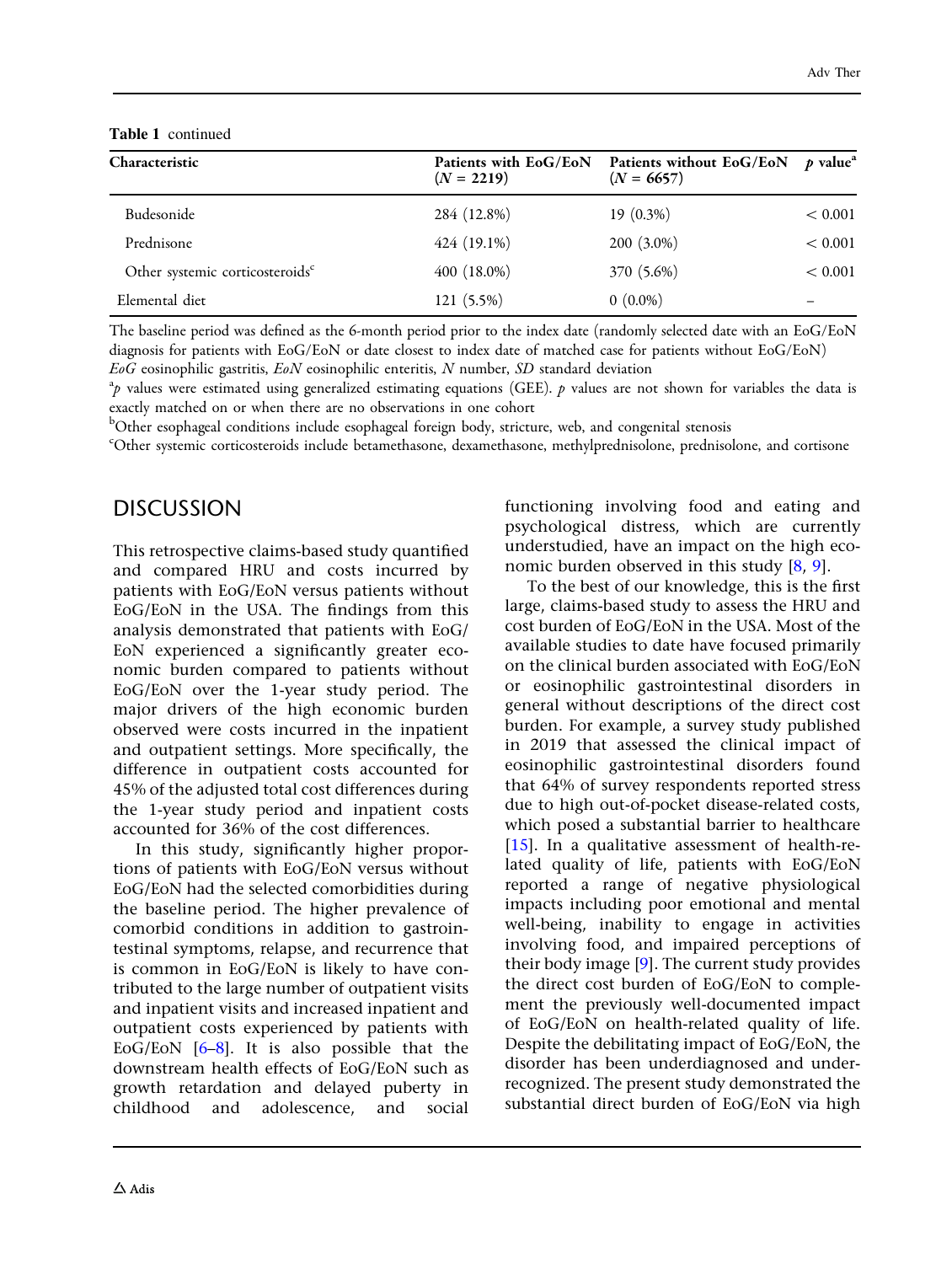| All-cause                                                 | Unadjusted                               |                                                |                                                                                               |           | Adjusted <sup>a</sup>                                                                         |           |
|-----------------------------------------------------------|------------------------------------------|------------------------------------------------|-----------------------------------------------------------------------------------------------|-----------|-----------------------------------------------------------------------------------------------|-----------|
| healthcare<br>resource<br>utilization                     | Patients with<br>EoG/EoN<br>$(N = 2219)$ | Patients<br>without<br>EoG/EoN<br>$(N = 6657)$ | Risk/rate ratio of<br>patients with EoG/<br>EoN vs. without EoG/<br>EoN $(95\% \text{ CI})^b$ | $p$ value | Risk/Rate ratio of<br>patients with EoG/<br>EoN vs. without EoG/<br>EoN $(95\% \text{ CI})^b$ | $p$ value |
| Inpatient                                                 |                                          |                                                |                                                                                               |           |                                                                                               |           |
| Any<br>admission,<br>n(%)                                 | 390 (17.58%)                             | 185 (2.78%)                                    | 6.32(5.31, 7.53)                                                                              |           | $< 0.001$ 6.26 (5.26, 7.46)                                                                   | < 0.001   |
| Number of<br>admissions,<br>mean $\pm$ SD                 | $0.30 \pm 0.92$                          | $0.03 \pm 0.21$                                | 9.33(7.59, 11.48)                                                                             |           | $< 0.001$ 9.17 (7.46, 11.27)                                                                  | < 0.001   |
| Total<br>inpatient<br>days,<br>mean $\pm$ SD <sup>c</sup> | $2.17 \pm 8.34$                          | $0.19 \pm 2.06$                                | 11.53(8.44, 15.75)                                                                            |           | $< 0.001$ 11.26 (8.23, 15.41)                                                                 | < 0.001   |
| Outpatient                                                |                                          |                                                |                                                                                               |           |                                                                                               |           |
| Any visit,<br>n(%)                                        | 2212 (99.68%)                            | 5650<br>(84.87%)                               | $1.17$ $(1.16, 1.19)$                                                                         |           | $< 0.001$ 1.17 (1.16, 1.19)                                                                   | < 0.001   |
| Number of<br>visits,<br>mean $\pm$ SD                     |                                          |                                                | $24.66 \pm 29.17$ $6.53 \pm 10.40$ 3.78 (3.54, 4.03)                                          |           | $< 0.001$ 3.75 (3.52, 4.00)                                                                   | < 0.001   |
| Emergency department                                      |                                          |                                                |                                                                                               |           |                                                                                               |           |
| Any visit,<br>n(%)                                        | 999 (45.02%)                             | 1419<br>(21.32%)                               | 2.11 (1.98, 2.25)                                                                             |           | $< 0.001$ 2.11 (1.98, 2.25)                                                                   | < 0.001   |
| Number of<br>visits,<br>mean $\pm$ SD                     | $1.23 \pm 3.38$                          | $0.35 \pm 1.26$                                | $3.56$ $(3.08, 4.11)$                                                                         |           | $< 0.001$ 3.56 (3.09, 4.10)                                                                   | < 0.001   |

<span id="page-8-0"></span>Table 2 Unadjusted and adjusted incidence rate ratios and risk ratios of healthcare resource utilization measured during the 12-month study period

The 12-month study period was defined as the period following and including the index date

CI confidence interval, EoG eosinophilic gastritis, EoN eosinophilic enteritis, N number, SD standard deviation

The adjusted risk ratios and incidence rate ratios controlled for the following: age at index date, sex, region, index year and plan type

 $^{\rm b}$ Risk ratios, incidence rate ratios, 95% confidence intervals, and  $p$  values were estimated using generalized estimating equations with a Poisson distribution

 $\rm ^c\bar{T}$ otal inpatient days is calculated among all patients in the sample and includes all inpatient stays that overlap with the 12-month study period. If the inpatient stay started before the index date or ends after the end of the study period, only the days that fall within the study period were considered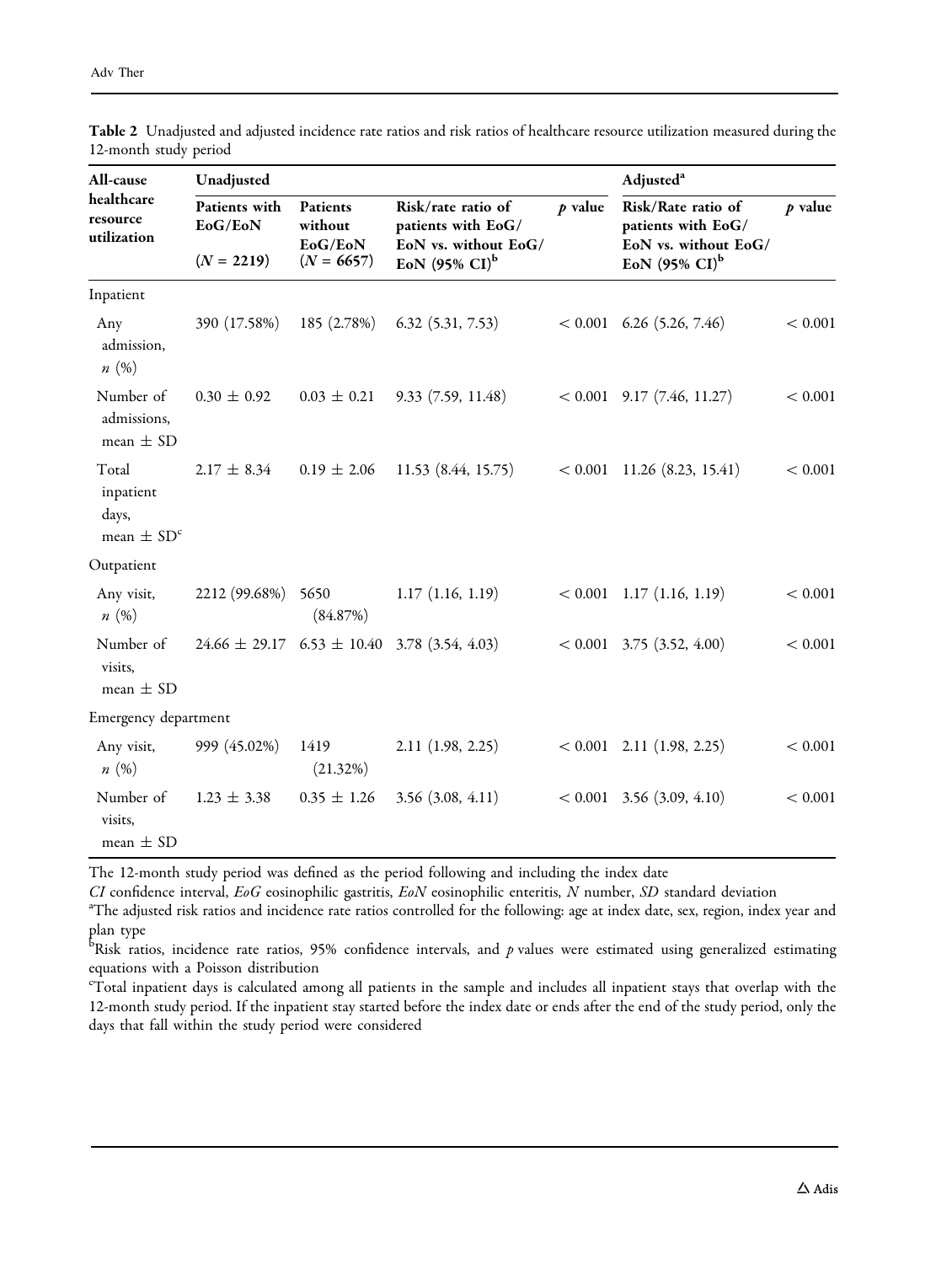<span id="page-9-0"></span>

Fig. 2 Adjusted all-cause healthcare costs during the 12-month study period<sup>a-c</sup>. EoG eosinophilic gastritis, EoN eosinophilic enteritis. <sup>a</sup>The 12-month study period was defined as the period following and including the index date. <sup>b</sup>Adjusted results were estimated using generalized

estimating equations with a Tweedie distribution. The adjusted models controlled for the following: age at index date, sex, region, index year and plan type. <sup>c</sup>All costs were inflated to 2021 USD

healthcare costs. However, given the challenges clinicians face to accurately diagnose EoG/EoN, the conditions are underdiagnosed or misdiagnosed [\[14,](#page-12-0) [17\]](#page-12-0). As a result, the total healthcare cost burden this disease inflicts on the healthcare system is likely larger than we observed in this study despite the rarity of the conditions.

The absence of an approved therapy by the US Food and Drug Administration for patients with EoG/EoN is among the major contributors to the unmet need in patients with EoG/EoN. Existing treatment options include both nonpharmacological (diet) and pharmacological approaches, although the efficacy of dietary approaches has not been validated and patients' adherence and tolerability remain important drawbacks [\[7\]](#page-12-0). Prolonged corticosteroid which remains the mainstay of treatment has been shown to be effective therapeutically but carries the risk of serious adverse effects [\[18\]](#page-12-0). The drawbacks associated with current therapies are noticed among patients. In a survey of patients with eosinophilic gastrointestinal disorders in general, the vast majority of patients indicated that the treatment options (e.g., dietary elimination, steroids, immunomodulators) were not easy to adhere to or convenient [[15](#page-12-0)]. Collectively, the limitations associated with the current standard of care for EoG/EoN coupled with the substantial burden the disease imposes underscore the urgency of the unmet needs in this patient population.

Considering the paucity of available literature describing the direct cost burden associated with EoG/EoN, this study has important strengths. The commercial claims dataset used in this study contained a large sample of patients with EoG/EoN that provided robust, up-to-date estimate of the economic burden of EoG/EoN. Second, to increase the accuracy of our assessment of the magnitude of the disease burden, patients with EoG/EoN were matched to patients without EoG/EoN on sex, year of birth, and capitated/non-capitated plan type. In addition, the HRU and cost analyses were adjusted for multiple potential confounders including age at index date, sex, region, index year, and plan type. A sensitivity analysis was conducted which further adjusted for CCI did not result in significant changes to the findings.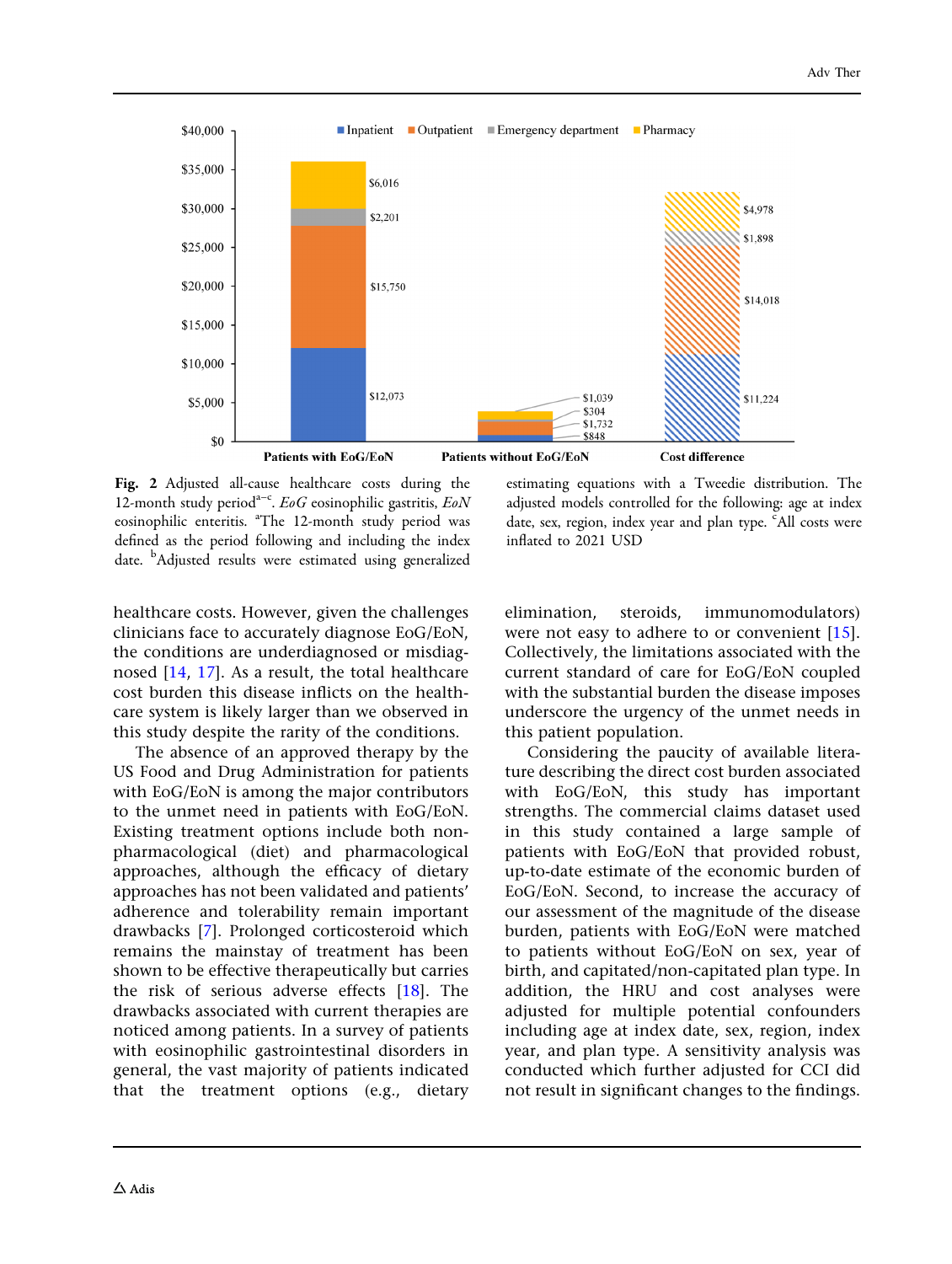<span id="page-10-0"></span>

|                              |                                                                                                                                                   | Table 3 Unadjusted and adjusted cost differences during the 12-month study period                                                                                                                                                                                                                                                                                        |                         |                  |                                                                     |                                                                                                   |                         |         |
|------------------------------|---------------------------------------------------------------------------------------------------------------------------------------------------|--------------------------------------------------------------------------------------------------------------------------------------------------------------------------------------------------------------------------------------------------------------------------------------------------------------------------------------------------------------------------|-------------------------|------------------|---------------------------------------------------------------------|---------------------------------------------------------------------------------------------------|-------------------------|---------|
| All-cause                    | Unadjusted results <sup>a</sup>                                                                                                                   |                                                                                                                                                                                                                                                                                                                                                                          |                         |                  | Adjusted results <sup>b</sup>                                       |                                                                                                   |                         |         |
| healthcare costs<br>$(3)^d$  | Patients with EoG/<br>$EoN^{c} (N = 2219)$                                                                                                        | Patients without<br>EoG/EoN <sup>c</sup><br>$(N = 6657)$                                                                                                                                                                                                                                                                                                                 | Mean cost<br>difference | p value          | Patients with EoG/<br>$EoN (N = 2219)$                              | Patients without<br>$(N = 6657)$<br>EoG/EoN                                                       | Mean cost<br>difference | p value |
| Total costs                  | $32,772 \pm 84,677$                                                                                                                               | $4179 \pm 21,624$                                                                                                                                                                                                                                                                                                                                                        | 28,593                  | $< 0.001$ 35,151 |                                                                     | 3971                                                                                              | 31,180                  | < 0.001 |
| Medical costs                | $27,476 \pm 81,044$                                                                                                                               | $3076 \pm 17,949$                                                                                                                                                                                                                                                                                                                                                        | 24,400                  | $< 0.001$        | 29,155                                                              | 2934                                                                                              | 26,221                  | < 0.001 |
| Inpatient                    | $10,723 \pm 58,486$                                                                                                                               | $937 \pm 15,356$                                                                                                                                                                                                                                                                                                                                                         | 9787                    | < 0.001          | 12,073                                                              | 848                                                                                               | 11,224                  | < 0.001 |
| Outpatient                   | $14,550 \pm 29,968$                                                                                                                               | $1836 \pm 7121$                                                                                                                                                                                                                                                                                                                                                          | 12,714                  | ${}< 0.001$      | 15,750                                                              | 1732                                                                                              | 14,018                  | < 0.001 |
| department<br>Emergency      | 2204 ± 9652                                                                                                                                       | 304 ± 1748                                                                                                                                                                                                                                                                                                                                                               | 1900                    | ${}< 0.001$      | 2201                                                                | 304                                                                                               | 1898                    | < 0.001 |
| Pharmacy costs               | $5296 \pm 13,565$                                                                                                                                 | $1103 \pm 11,303$                                                                                                                                                                                                                                                                                                                                                        | 4193                    | < 0.001          | 6016                                                                | 1039                                                                                              | 4978                    | < 0.001 |
| Costs presented as mean ± SD | aUnadjusted results include average costs ± :<br>EoG eosinophilic gastritis, EoN eosinophilic<br><sup>4</sup> All costs were inflated to 2021 USD | Adjusted results include predicted costs and $p$ values, estimated using generalized estimating equations with a Tweedie distribution. The adjusted models<br>controlled for the following: age at index date, sex (female), region, index year and plan type (capitation)<br>The 12-month study period was defined as the period following and including the index date |                         |                  | enteritis, IQR interquartile range, N number, SD standard deviation | standard deviation. Statistical comparisons were conducted using generalized estimating equations |                         |         |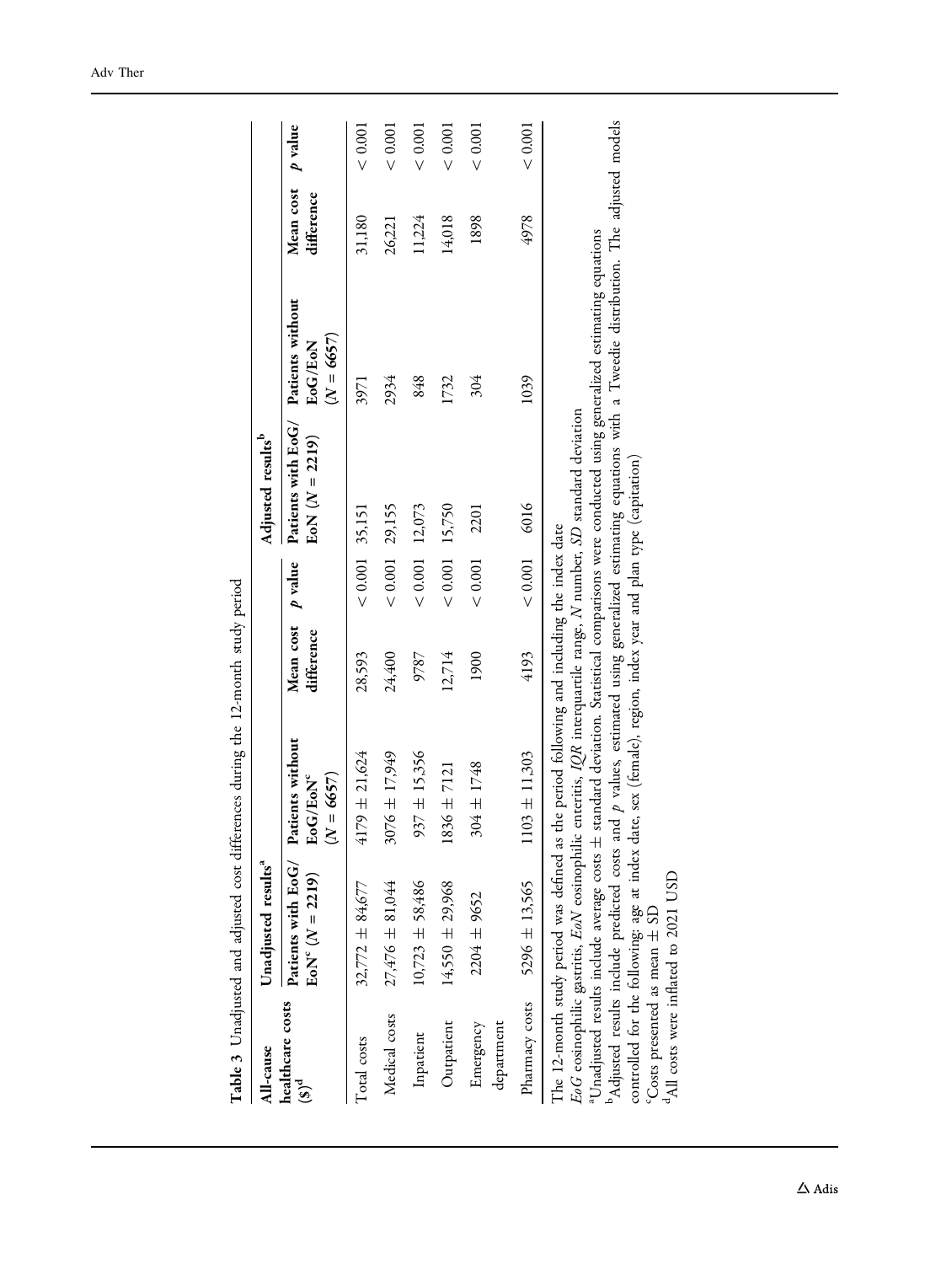While this study does provide helpful insight for healthcare stakeholders that can serve as a useful benchmark for future studies, this analysis should be considered within the context of certain limitations, some of which are inherent to observational claims-based studies. First, as with all studies using retrospective databases, the data may have been subject to missing data or coding errors. Second, administrative claims data only contain diagnostic and procedure codes that are recorded for reimbursement purposes, rather than research purposes. Third, as patients with EoG/EoN are believed to be underdiagnosed in clinical practice [[16,](#page-12-0) [19\]](#page-12-0), it is possible that there may have been control patients included in this analysis that had undiagnosed EoG/EoN, or those considered EoG/EoN could have been examples of more severe EoG/EoN. However, the percentage of undiagnosed patients with EoG/EoN in the control cohort is expected to be low and have minimal impact on the sample. Additionally, patients with IBS and functional dyspepsia were excluded from the control cohort to help minimize the misclassification between cases and controls. However, this exclusion may impact the generalizability of our results since it is a comparison of patients with EoG/EoN to patients without EoG/EoN and other gastrointestinal conditions, eosinophilic esophagitis, functional dyspepsia or irritable bowel syndrome. Finally, as patients included in the data were required to have employer-based health insurance, the results of this study may not be representative of patients who are uninsured or insured by public health plans (e.g., Medicaid).

## **CONCLUSIONS**

Results from this study highlight the substantial HRU and cost burden associated with EoG/EoN in the USA. The main drivers of the economic burden observed in this study were inpatient and outpatient settings. The limitations of the current standard of care for EoG/EoN coupled with the substantial burden of the disease underscore the urgency of the unmet needs in this patient population.

## ACKNOWLEDGEMENTS

Funding. Sponsorship for this study and Rapid Service and Open Access Fees were funded by Allakos Inc.

Medical Writing, Editorial, and Other Assistance. Editorial assistance in the preparation of this article was provided by Dr. Gloria DeWalt who was an employee of Analysis Group, Inc at the time of the study. Support for this assistance was funded by Allakos Inc.

Authorship. All named authors meet the International Committee of Medical Journal Editors (ICMJE) criteria for authorship for this article, take responsibility for the integrity of the work as a whole, and have given their approval for this version to be published.

Author Contributions. Study design: All authors. Formal analysis: Erin E. Cook, Fan Mu, Keith A. Betts, Emma Billmyer, Erica Yim, Jingyi Chen, and Eric Q. Wu. Data interpretation: Erin E. Cook, Fan Mu, Keith A. Betts, Emma Billmyer, Erica Yim, Jingyi Chen, and Eric Wu. Writing and editing: All authors.

Disclosures. Michael Woolley is a former employee of Allakos Inc. and may own stock options. Erin E. Cook, Fan Mu, Keith A. Betts, Emma Billmyer, Erica Yim, Jingyi Chen, and Eric Q. Wu are employees of Analysis Group, Inc., a consulting firm that received funding from the study sponsor to conduct this study.

Compliance with Ethics Guidelines. Institutional review board approval and informed consent were not required for the conduct of this study. All of the information from the databases is de-identified and compliant with the patient confidentiality requirements of the Health Insurance Portability and Accountability Act.

Data Availability. The dataset analyzed in this study is not publicly available due to licensing agreement with IBM.